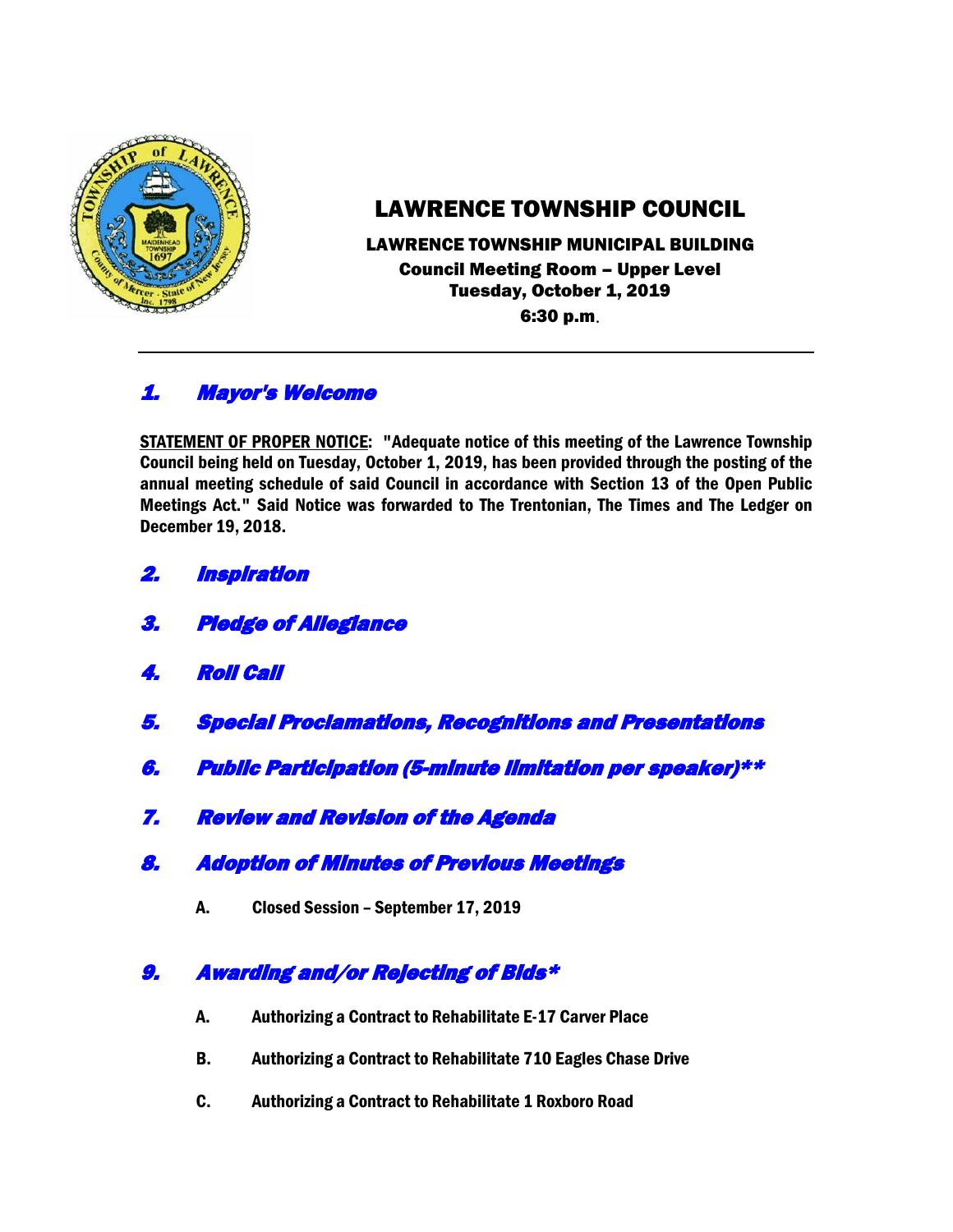### 10. Introduction of Ordinances**\*\***

### 11. Adoption of Ordinances\*

- A. Ordinance No. 2342-19 BOND ORDINANCE AMENDING BOND ORDINANCE NO. 2258-17 BY THE TOWNSHIP OF LAWRENCE, COUNTY OF MERCER, STATE OF NEW JERSEY IN ORDER TO REVISE THE DESCRIPTION OF THE IMPROVEMENT **HEREIN**
- B. Ordinance No. 2343-19 AN ORDINANCE OF THE TOWNSHIP OF LAWRENCE, IN THE COUNTY OF MERCER, NEW JERSEY, PROVIDING FOR THE SPECIAL ASSESSMENT OF A PORTION OF THE COST RELATING TO LEAD SERVICE LINE REPLACEMENTS AND APPROVING THE EXECUTION OF A SHARED SERVICES AGREEMENT IN CONNECTION THEREWITH

### 12. Manager's Report

- 13. Attorney's Report
- 14. Clerk's Report
- 15. Unfinished Business
- 16. New Business
- 17. Public Participation (3-minute limitation per speaker) \*\*

#### 18. Resolutions

A. Bond Acceptance

#### B. Bond Release

- 1) Authorizing Bond Release for Road Improvement to 2012 Lawrence Associates, LLC, SP-01/12
- 2) Authorizing Performance Bond Release for Spruce Street Partners, LLC, SP-04/14
- 3) Authorizing Soil Disturbance Bond Release for Spruce Street Partners, LLC, SP-04/14